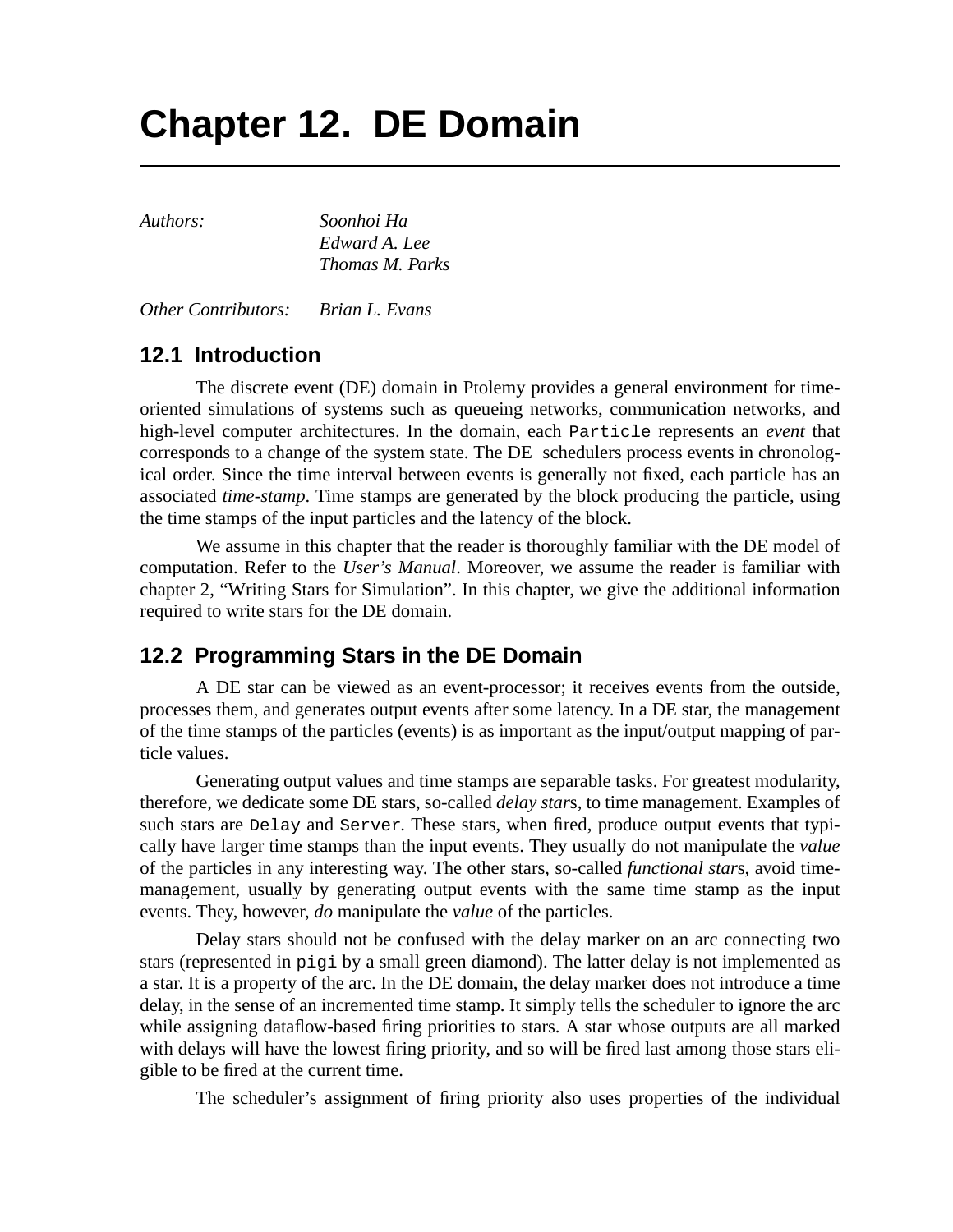stars: each star type can indicate whether or not it can produce zero-delay outputs. If a star indicates that it does not produce any output events with zero delay, then the scheduler can break the dataflow priority chain at that star. This saves the user from having to add explicit delay markers. A star class can make this indication either globally (it never produces any immediate output event) or on a port-by-port basis (only some of its input ports can produce immediate outputs, perhaps on only a subset of its output ports).

For managing time stamps, the DEStar class has two DE-specific members: arrivalTime and completionTime, summarized in table 12-1.. Before firing a star, a DE scheduler sets the value of the arrivalTime member to equal the time stamp of the event triggering the current firing. When the star fires, before returning, it typically sets the value of the completionTime member to the value of the time stamp of the latest event produced by the star. The schedulers do not use the completionTime member, however, so it can actually be used in any way the star writer wishes. DEStar also contains a field delayType and a method set Mode that are used to signal the properties of the star, as described below.

#### **12.2.1 Delay stars**

*Delay-star*s manipulate time stamps. Two types of examples of delay stars are *pure delays*, and *servers*. A *pure-delay* star generates an output with the same value as the input sample, but with a time stamp that is greater than that of the input sample. The difference between the input sample time stamp and the output time stamp is a fixed, user-defined value. Consider for example the Delay star:

```
defstar {
```

```
name {Delay}
domain {DE}
desc { Delays its input by a fixed amount }
input {
      name {input}
      type {anytype}
}
output {
      name {output}
      type {=input}
}
defstate {
      name {delay}
      type {float}
      default {"1.0"}
      desc { Amount of time delay. }
}
constructor {
      delayType = TRUE;
}
go {
      completionTime = arrivalTime + double(delay);Particle& pp = input.get();
      output.put(completionTime) = pp;
}
```
Inside the go method description, the completionTime is calculated by adding the delay to

}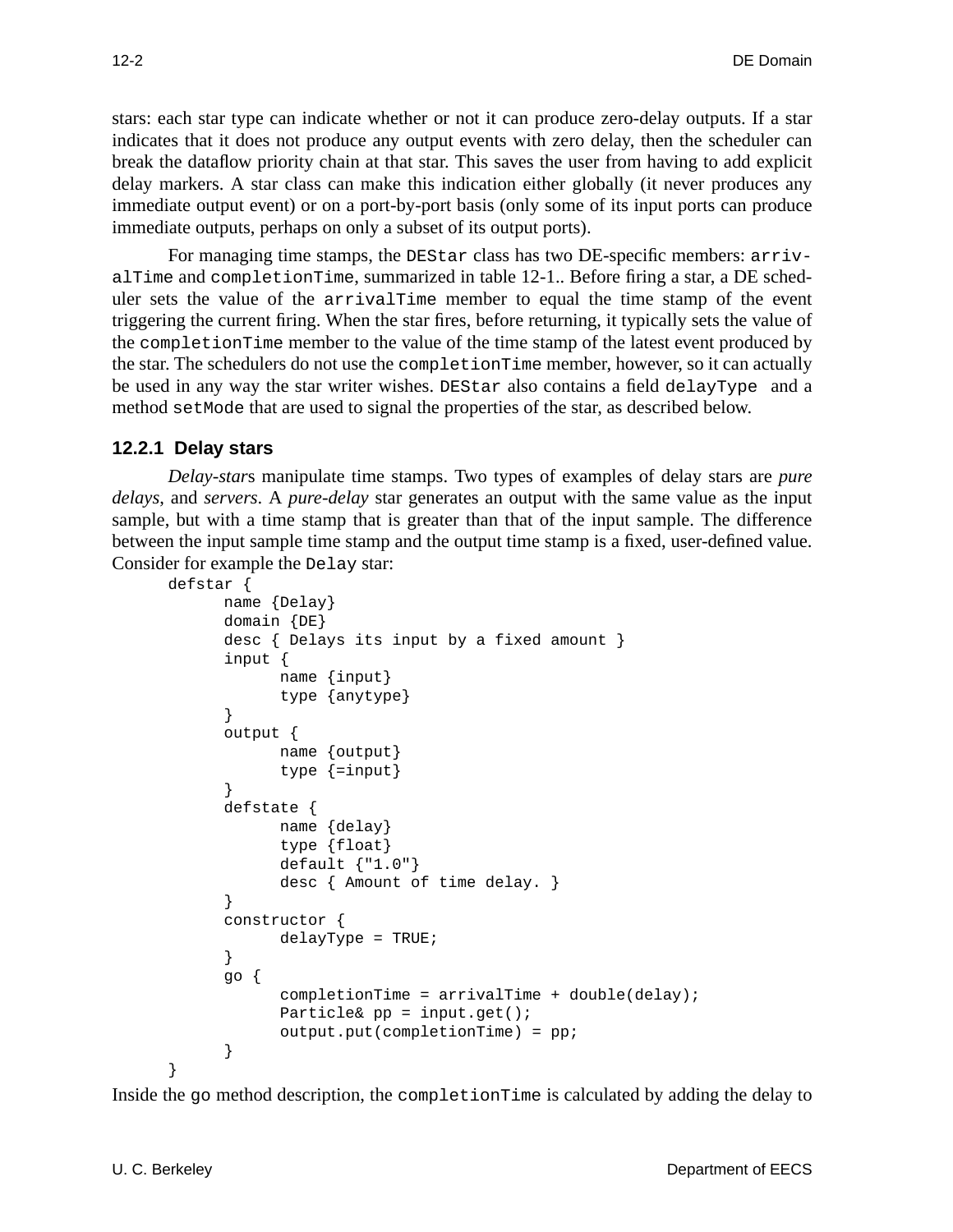the arrival time of the current event. The last two lines will be explained in more detail below.

Another type of delay star is a *server*. In a *server* star, the input event waits until a simulated resource becomes free to attend to it. An example is the Server star:

```
defstar {
      name {Server}
      domain {DE}
      desc {
This star emulates a server. If an input event arrives when it
is not busy, it delays it by the service time (a constant parameter).
If it arrives when it is busy, it delays it by more than the service
time. It must become free, and then serve the input.
      }
      input {
            name {input}
            type {anytype}
      }
      output {
            name {output}
            type {=input}
      }
      defstate {
            name {serviceTime}
            type {float}
            default {"1.0"}
            desc { Service time. }
      }
      constructor {
            delayType = TRUE;
      }
      go {
            // No overlapped execution. set the time.
            if (arrivalTime > completionTime)
                  complectionTime = arrivalTime + double(servative);
            else
                  completionTime += double(serviceTime);
            Particle& pp = input.get();
      output.put(completionTime) = pp;
      }
}
```
This star uses the completionTime member to store the time at which it becomes free after processing an input. On a given firing, if the arrivalTime is later than the completion-Time, meaning that the input event has arrived when the server is free, then the server delays the input by the serviceTime only. Otherwise, the time stamp of the output event is calculated as the serviceTime plus the time at which the server becomes free (the completion-Time).

Both pure delays and servers are delay stars. Hence their constructor sets the delay-Type member, summarized in table 12-1. This information is used by the scheduler.

The technical meaning of the delayType flag is this: such a star guarantees that it will never produce any output event with zero delay; all its output events will have timestamps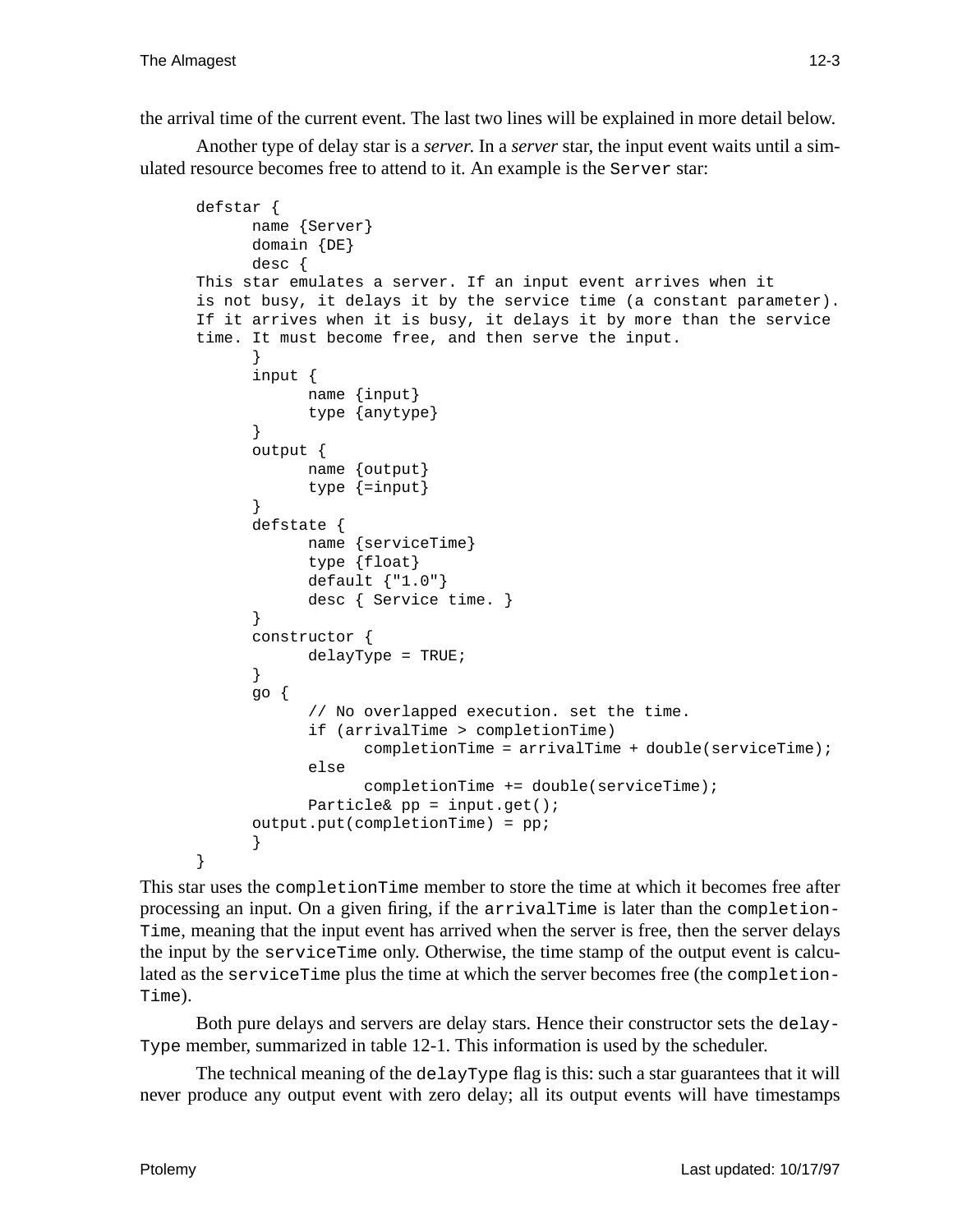larger than the time of the firing in which they are emitted. Stars that can produce zero-delay events should leave delayType set to its default value of FALSE.

Actually, stars often cheat a little bit on this rule; as we just saw, the standard Delay star sets delayType even if the user sets the star's delay parameter to zero. This causes the star to be treated as though it had a positive delay for the purpose of assigning firing priorities, which is normally what is wanted. Both pure delays and servers are delay stars. Hence their constructor sets the delayType member, summarized in table 12-1. This information is used by the scheduler, and is particularly important when determining which of several simultaneous events to process first.

## **12.2.2 Functional Stars**

In the DE model of computation, a star is *runnable* (ready for execution), if any input porthole has a new event, and that event has the smallest time stamp of any pending event in the system. When the star fires, it may need to know which input or inputs contain the events that triggered the firing. An input porthole containing a new particle has the dataNew flag set by the scheduler. The star can check the dataNew flag for each input. A functional star will typically read the value of the new input particles, compute the value of new output particles, and produce new output particles with time stamps identical to those of the new inputs. To see how this is done, consider the Switch star:

```
defstar {
      name {Switch}
      domain {DE}
      desc {
Switches input events to one of two outputs, depending on
the last received control input.
      }
      input {
            name {input}
            type {anytype}
      }
      input {
            name {control}
            type {int}
      }
      output {
            name {true}
            type {=input}
      }
      output {
            name {false}
            type {=input}
      }
      constructor {
            control.triggers();
            control.before(input);
      }
      go {
            if (input.dataNew) {
                   completionTime = arrivalTime;
```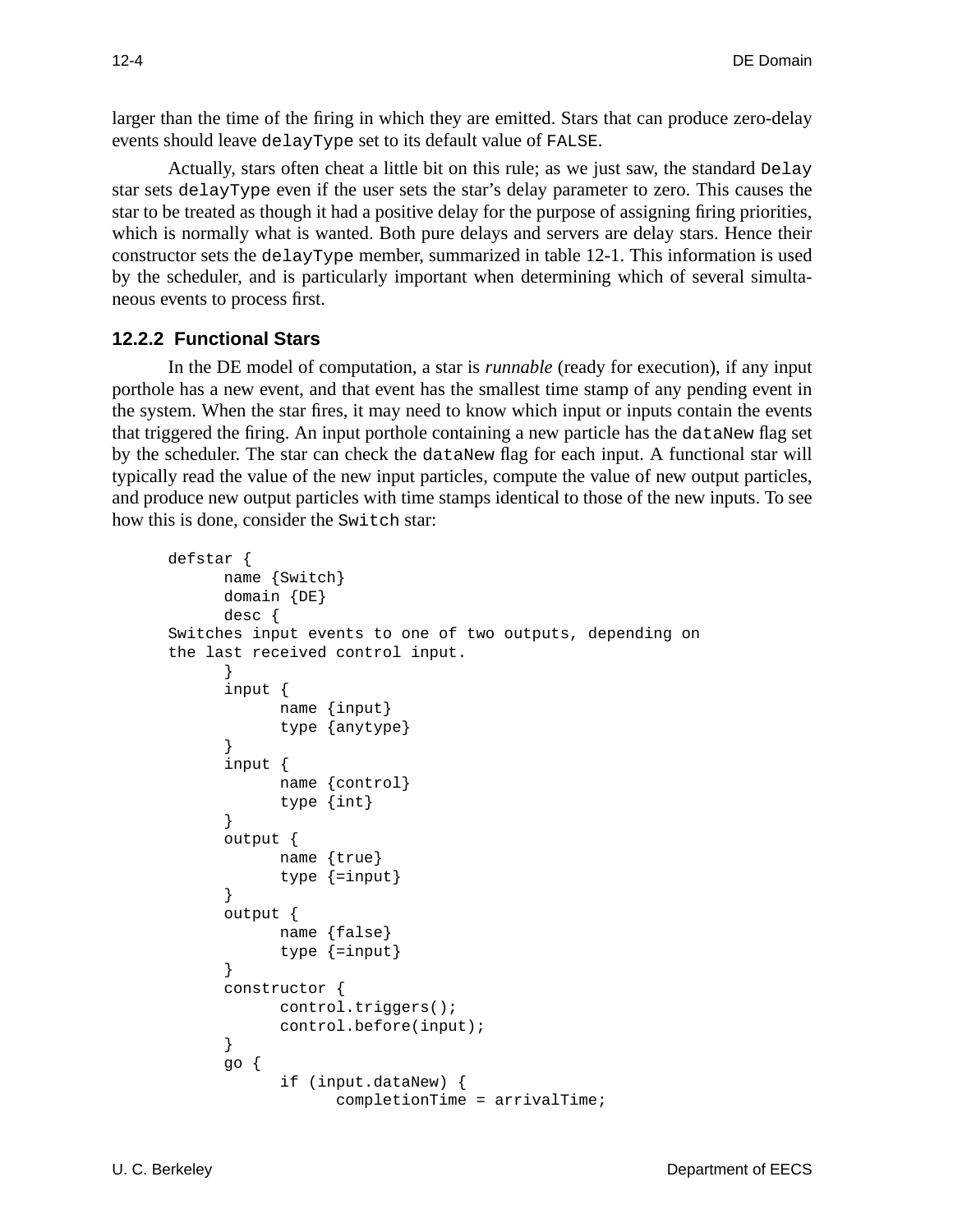}

```
Particle& pp = input.get();
            int c = int(control\0);
      if(c)
                  true.put(completionTime) = pp;
            else
                  false.put(completionTime) = pp;
      }
}
```
The Switch star has two input portholes: input, and control. When an event arrives at the input porthole, it routes the event to either the true or the false output porthole depending on the value of the last received control input. In the go method, we have to check whether a new input event has arrived. If not, then the firing was triggered by a control input event, and there is nothing to do. We simply return. If the input is new, then its particle is read using get method, as summarized in table 12-1. In addition, the most recent value from the control input is read. This value is used to determine which output should receive the data input. The statements in the constructor will be explained below in "Sequencing directives" on page 12- 6.

There are three ways to access a particle from an input or output port. First, we may use the % operator followed by an integer, which is equivalent to the same operator in the SDF

| method                            | description                                                             |
|-----------------------------------|-------------------------------------------------------------------------|
| Particle& operator %              | get a particle from the porthole without resetting dataNew              |
| void before<br>(GenericPort& p)   | simultaneous inputs here should be processed before those at p          |
| int dataNew                       | flag indicating whether the porthole has new data                       |
| Particle& get ()                  | get a particle from the porthole and reset dataNew                      |
| void getSimulEvent                | fetch a simultaneous event from the global event queue                  |
| int numSimulEvents                | return the number of pending simultaneous events at this input          |
| void triggers ()                  | indicate that the input does not trigger any immediate output<br>events |
| void triggers<br>(GenericPort& p) | indicate that the input triggers an immediate output on port p          |

 **InDEPort class**

#### **OutDEPort class**

|                                | description                                                             |
|--------------------------------|-------------------------------------------------------------------------|
| Particle& operator %           | get the most recent particle from the porthole                          |
| Particle& put<br>(double time) | get a new writable particle with the given time stamp                   |
| void sendData ()               | flush output porthole data to the global event queue (called by<br>put) |

**TABLE 12-1:** A summary of the members and methods of the InDEPort and OutDEPort classes that are used by star writers.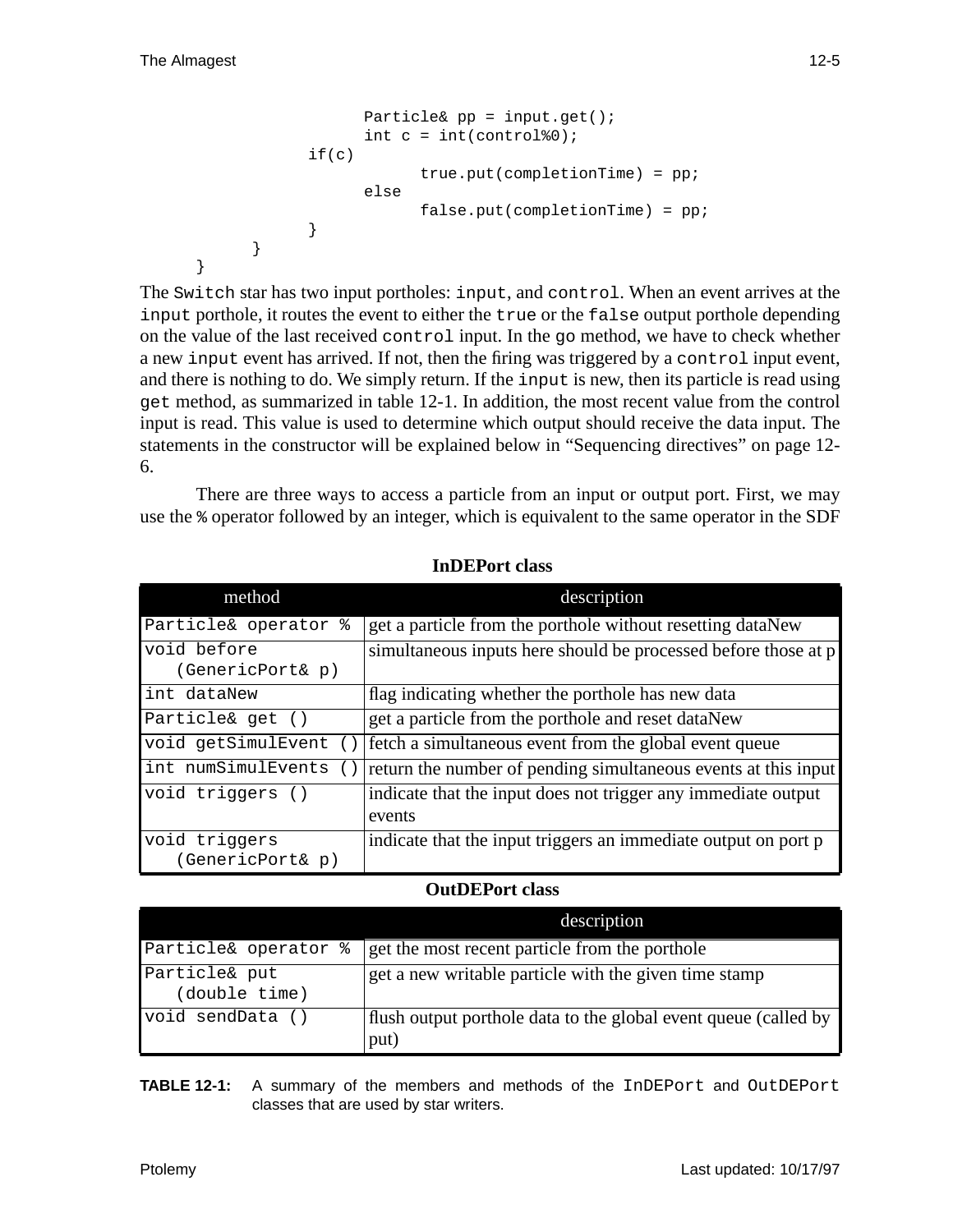domain. For example, control%0 returns the most recent particle from the control porthole. The second method, get, is specific to InDEPort. It resets the dataNew member of the port as well as returning the most recent particle from an input port. In the above example, we are not using the dataNew flag for the control input, so there is no need to reset it. However, we are using it for the input porthole, so it must be reset. If you need to reset the dataNew member of a input port after reading the newly arrived event (the more common case) you should use the get method instead of %0 operator. Alternatively, you can reset the dataNew flag explicitly using a statement like:

input.dataNew = FALSE;

The put method is also specific to OutDEPort. It sets the timeStamp member of the port to the value given by its argument, and returns a reference to the most recent particle from an output port. Consider the line in the above example:

 $true.put(completionTime) = pp;$ 

This says that we copy the particle pp to the output port with timeStamp = completion-Time. We can send more than one output event to the same port by calling the put method repeatedly. A new particle is returned each time.

#### **12.2.3 Sequencing directives**

A special effort has been made in the DE domain to handle simultaneous events in a rational way. If two distinct stars can be fired because they both have events at their inputs with identical time stamps, some choice must be made as to which one to fire. A common strategy is to choose one arbitrarily. This scheme has the simplest implementation, but can lead to unexpected and counterintuitive results from a simulation.

The choice of which to fire is made in Ptolemy by statically assigning priorities to the stars according to a topological sort. Thus, if one of the two enabled stars could produce events with zero delay that would affect the other, as shown in figure 12-1, then that star will be fired first. The topological sort is actually even more sophisticated than we have indicated. It follows triggering relationships between input and output portholes selectively, according to assertions made in the star definition. Thus, the priorities are actually assigned to individual portholes, rather than to entire stars.

The cryptic statements in the constructor in the above example reveal these triggering relationships to the scheduler. Consider for example the following problem. In the Switch star above suppose that on a given firing, an input with time stamp  $\tau$  is processed, and the particle is sent to the true output. Suppose that the very next time the star fires, a control



**FIGURE 12-1:** When DE stars are enabled by simultaneous events, the choice of which to fire is determined by priorities based on a topological sort. Thus if B and C both have events with identical time stamps, B will take priority over C. The delay on the path from C to A serves to break the topological sort.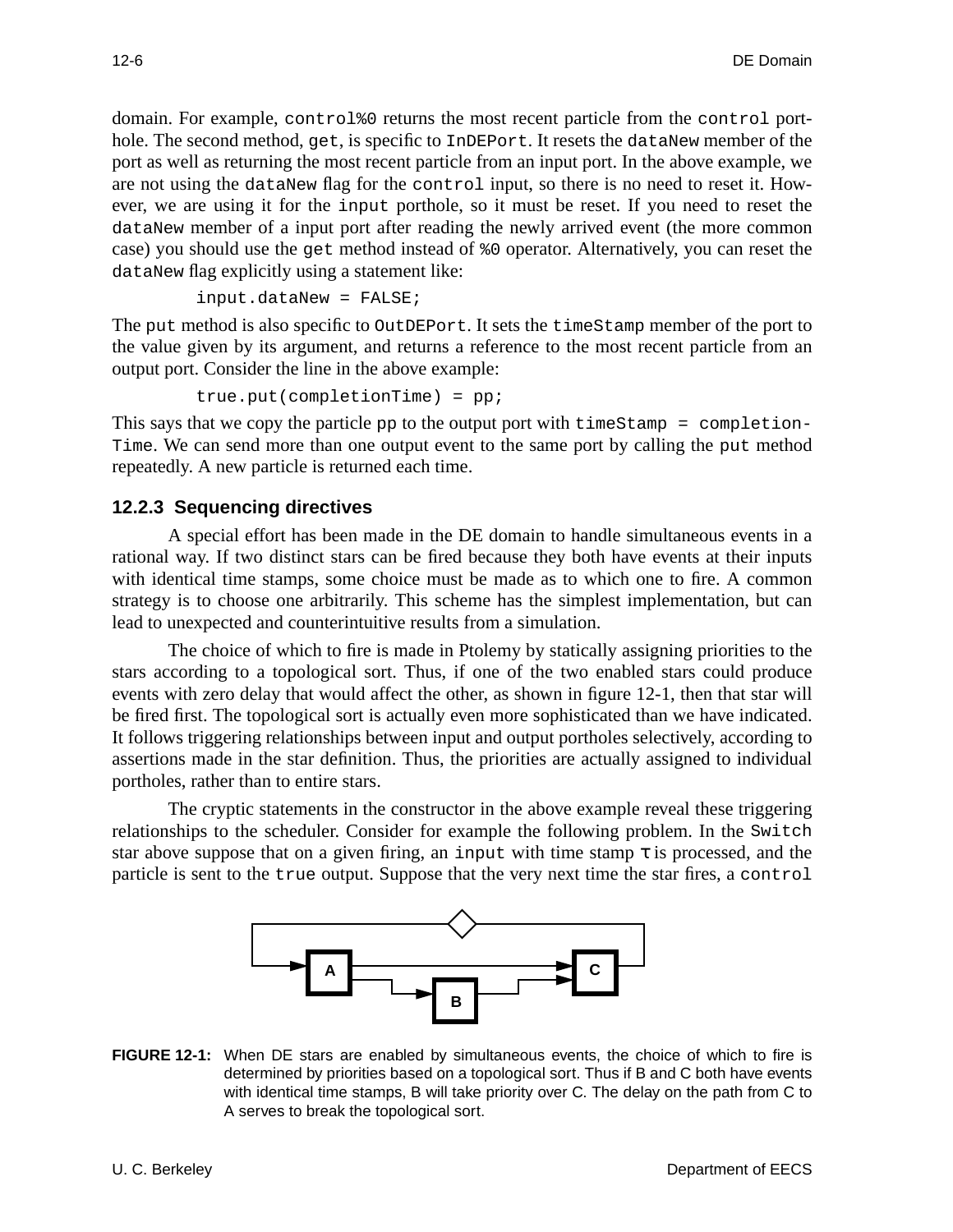input with time stamp  $\tau$  arrives with value FALSE. Probably, the previous output should have gone to the false porthole. Consider the constructor statement:

control.before(input);

This tells the scheduler that if a situation arises where two simultaneous events might appear at the control and input portholes, then the one at the control porthole should appear first. This is implemented by giving the stars "upstream" from the control porthole higher firing priorities than those "upstream" from the input porthole. Thus, if for some reason the simultaneous events are processed in two separate firings (always a possibility), then the control event is sure to be processed first. A chain of before directives can assign relative priorities to a whole set of inputs.

The other statement in the constructor:

control.triggers();

has somewhat different objectives. It tells the scheduler that a control input does not trigger outputs on any porthole. If an input event causes an output event with the same time stamp, then the input event is said to have "triggered" the output event. In the above example, the control event does not trigger any immediate output event, but an input event does. By default, an input triggers all outputs, so it is not necessary to add the directive

input.triggers(output);

Providing triggers directives informs the scheduler that certain paths through the graph do not have zero delay, allowing it to ignore those paths in making its topological sort. The triggers directive is essentially a selective version of the delayType flag: setting delayType means the star contains **no** zero-delay paths, whereas providing triggers information tells the scheduler that only certain porthole-to-porthole paths through the star have zero delay. By default, the scheduler assumes that all paths through the star have zero delay.

In some stars, an input event conditionally triggers an output. In principle, if there is any chance of triggering an output, we set the triggering relation between the input and the output. The triggering relation informs the scheduler that there **may be** a delay-free path from the input to the output. It is important, therefore, that the star writer not miss any triggering relation when triggers directives are provided.

If an input triggers some, but not all outputs, then the constructor for the star should contain several triggers directives, one for each output that is triggered by that input. If an input triggers all outputs, then no directive is necessary for it.

If delayType is set to TRUE, it is not necessary to write any triggers directives; a delay star by definition never triggers zero-delay output events.

### **12.2.4 Simultaneous events**

An input port may have a sequence of simultaneous events (events with identical time stamps) pending. Normally, the star will be fired repeatedly until all such events have been consumed. Optionally, a DE star may process simultaneous events during a single firing. The getSimulEvent method can be used as in the following example, taken from an up-down counter star:

```
go {
... while (countUp.dataNew) {
           count++;
            countUp.getSimulEvent();
```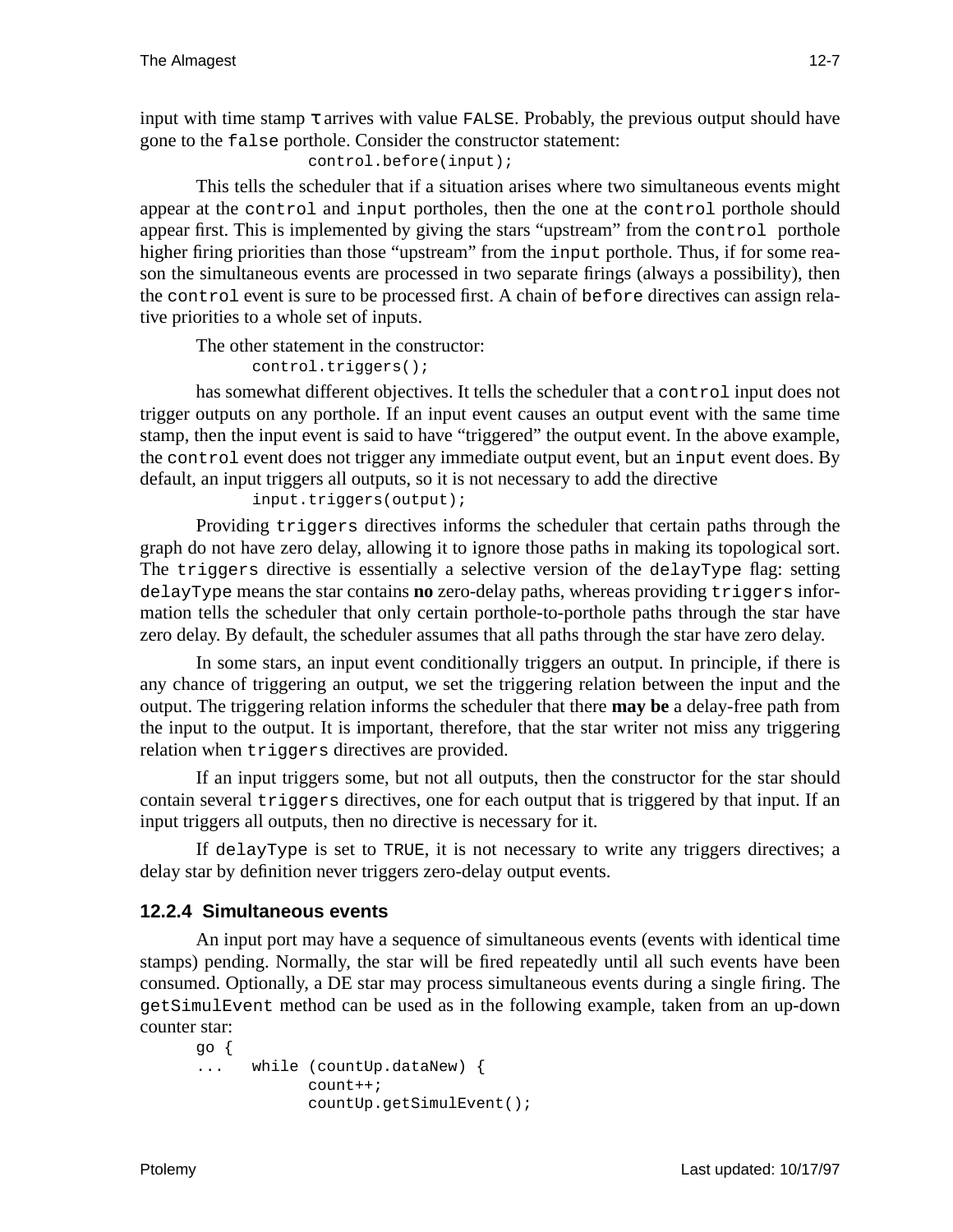} ... }

Here, countUp is an input porthole. The getSimulEvent method examines the global event queue to see if any more events are available for the porthole with the current timestamp. If so, it fetches the next one and sets the dataNew flag to TRUE; if none remain, it sets the dataNew flag to FALSE. (In this example, the actual values of the input events are uninteresting, but the star could use get () within the loop if it did need the event values.)

Sometimes, a star simply needs to know how many simultaneous events are pending on a given porthole. Without fetching any event, we can get the number of simultaneous events by calling the numSimulEvents method. This returns the number of simultaneous events still waiting in the global event queue; the one already in the porthole isn't counted.

If the star has multiple input ports, the programmer should carefully consider the desired behavior of simultaneous inputs on different ports, and choose the order of processing of events accordingly. For example, it might be appropriate to absorb all the events available for a control porthole before examining any events for a data porthole.

If a star will always absorb all simultaneous events for all its input portholes, it can use phase-based firing mode to improve performance. See section 12.3.

### **12.2.5 Non-deterministic loops**

The handling of simultaneous events is based on assigning priorities to portholes, tracing the connectivity of a schematic, and using the relationships established by the before and triggers relationships. When we assign these priorities, we start from the input ports of sink stars, and rely primarily on a topological sort. Delay-free loops, which would prevent the topological sort for terminating, are detected and ruled out. But, another kind of loop, called a *non-deterministic loop*, can cause unexpected results. A non-deterministic loop is one in which the priorities cannot be assigned uniquely; there is more than one solution. Such a loop has at least one before relation. If a programmer can guarantee that there is no possibility of simultaneous events on such a loop, then system may be simulated in a predictable manner. Otherwise, the arbitrary decisions in the scheduler will affect the firing order.

If a non-deterministic loop contains exactly one before relation, the scheduler assigns priorities in a well-defined way, but unfortunately, in a way that is hidden from the user. For a non-deterministic loop with more than one before relation, the assignment of the priorities is a non-deterministic procedure. Therefore, the scheduler emits a warning message. The warning message suggests that the programmer put a delay element on an arc (usually a feedback arc) to break the non-deterministic loop. As mentioned before, the delay element has a totally different meaning from that in the SDF domain. In the SDF domain, a delay implies an initial token on the arc, implying a one-sample delay. In the DE domain, however, a delay element simply breaks a triggering chain. Therefore, the source port of the arc is assigned the lowest priority.

#### **12.2.6 Source stars**

The DE stars discussed so far fire in response to input events. In order to build signal generators, or source stars, or stars with outputs but no inputs, we need another class of DE star, called a *self-scheduling star*. A self-scheduling star fools the scheduler by generating its own input events. These feedback events trigger the star firings. An event generator is a spe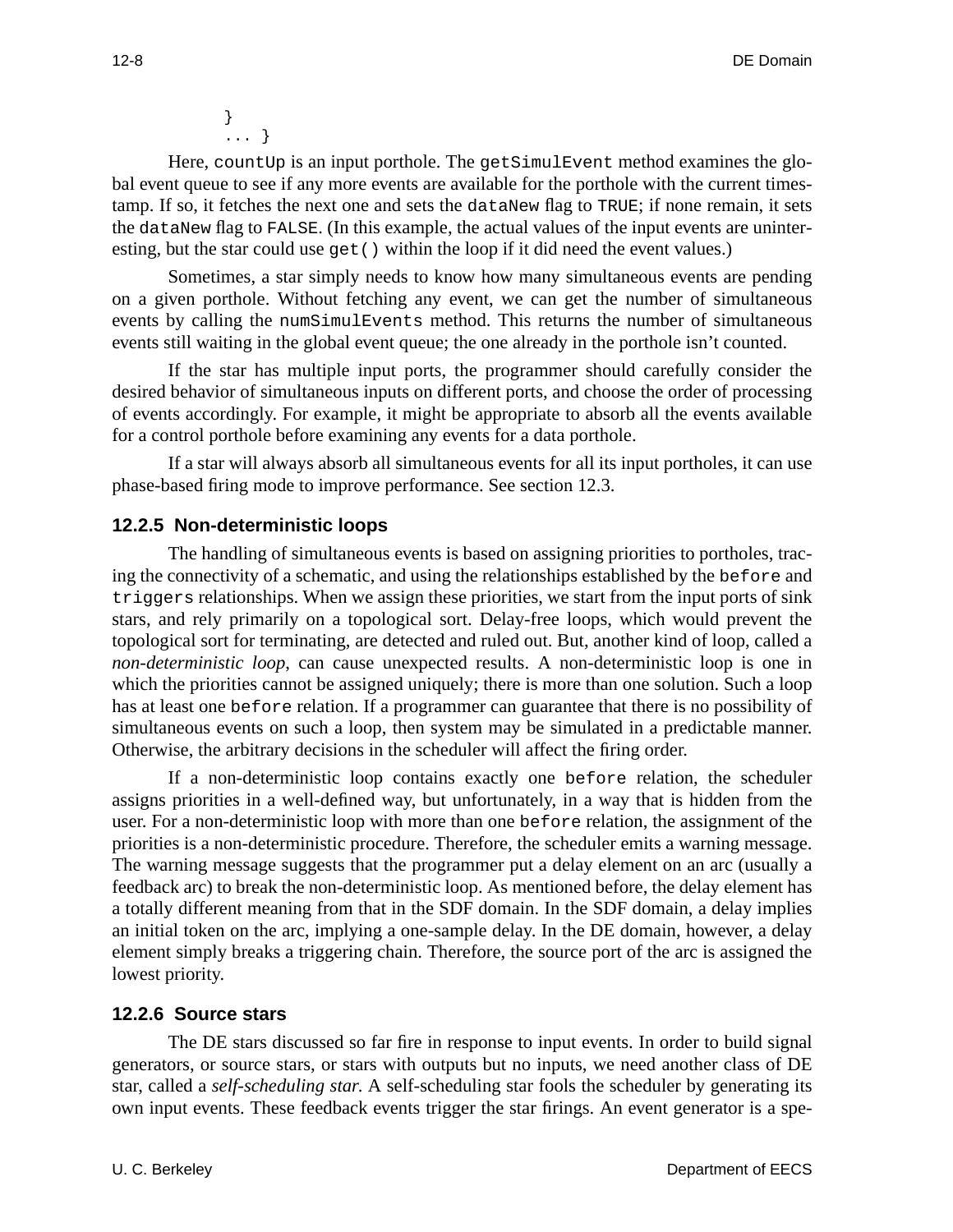cial case of a delay star, in that its role is mainly to control the time spacing of source events. The values of the source events can be determined by a functional block attached to the output of the event generator (e.g. Const*,* Ramp, etc).

A self-scheduling star is derived from class DERepeatStar, which in turn is derived from class DEStar. The DERepeatStar class has two special methods to facilitate the selfscheduling function: refireAtTime and canGetFired. These are summarized in table 12- 2. The Poisson star illustrates these:

```
defstar {
      name {Poisson}
      domain {DE}
      derivedfrom { RepeatStar }
      desc {
Generates events according to a Poisson process.
The first event comes out at time zero.
      }
      output {
            name {output}
            type {float}
      }
      defstate {
            name {meanTime}
            type {float}
            default {"1.0"}
            desc { The mean inter-arrival time. }
      }
      defstate {
            name {magnitude}
            type {float}
            default {"1.0"}
            desc { The value of outputs generated. }
      }
      hinclude { <NegExp.h> }
      ccinclude { <ACG.h> }
      protected {
            NegativeExpntl *random;
      }
      // declare the static random-number generator in the .cc file
```
### **DERepeatStar class**

| method                          | description                                |
|---------------------------------|--------------------------------------------|
| int canGetFired ()              | return 1 if the star is enabled for firing |
| void refireAtTime<br>(double t) | schedule the star to fire again at time t  |
| void begin ()                   | schedule the star to fire at time zero     |

**TABLE 12-2:** A summary of the methods of the DERepeatStar class used when writing a source star. Source stars are derived from this.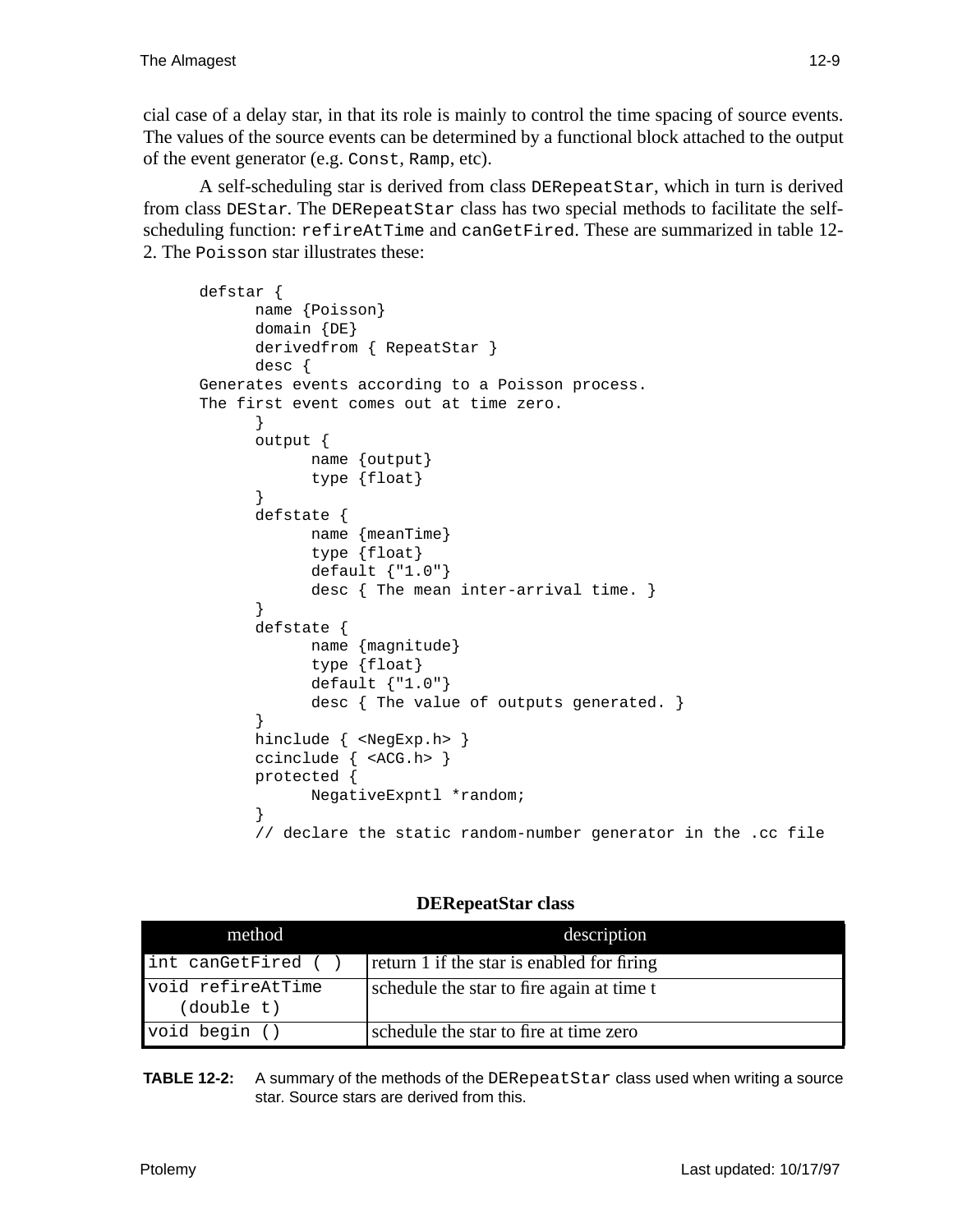```
code {
      extern ACG* gen;
}
constructor {
     random = NULL;
}
destructor {
      if(random) delete random;
}
begin {
      if(random) delete random;
      random = new NegativeExpntl(double(meanTime),gen);
      DERepeatStar::begin ();
}
go {
      // Generate an output event
      // (Recall that the first event comes out at time 0).
      output.put(completionTime) << double(magnitude);
      // and schedule the next firing
      refireAtTime(completionTime);
      // Generate an exponential random variable.
      double p = (*random)( ;
      // Turn it into an exponential, and add to completionTime
      completionTime += p;
}
```
The Poisson star generates a Poisson process. The inter-arrival time of events is exponentially distributed with parameter *meanTime*. Refer to "Using Random Numbers" on page 3-17 for information about the random number generation. The method refireAtTime launches an event onto a feedback arc that is invisible to the users. The feedback event triggers the selfscheduling star some time later.

Note that the feedback event for the next execution is generated in the current execution. To initiate this process, an event is placed on the feedback arc by the DERepeatStar:: begin method, before the scheduler runs.

The DERepeatStar class can also be used for other purposes besides event generation. For example, a sampler star might be written to fire itself at regular intervals using the refireAtTime method.

Another strangely named method, canGetFired is seldom used in the star definitions. The method checks for the existence of a new feedback event, and returns TRUE if it is there, or FALSE otherwise.

The internal feedback arc consists of an input and an output porthole that are automatically created and connected together, with a delay marker added to prevent the scheduler from complaining about a delay-free loop. (This effectively assumes that refire requests will always be for times greater than the current time.)

Sometimes the programmer of a star derived from DERepeatStar needs to be explic-

}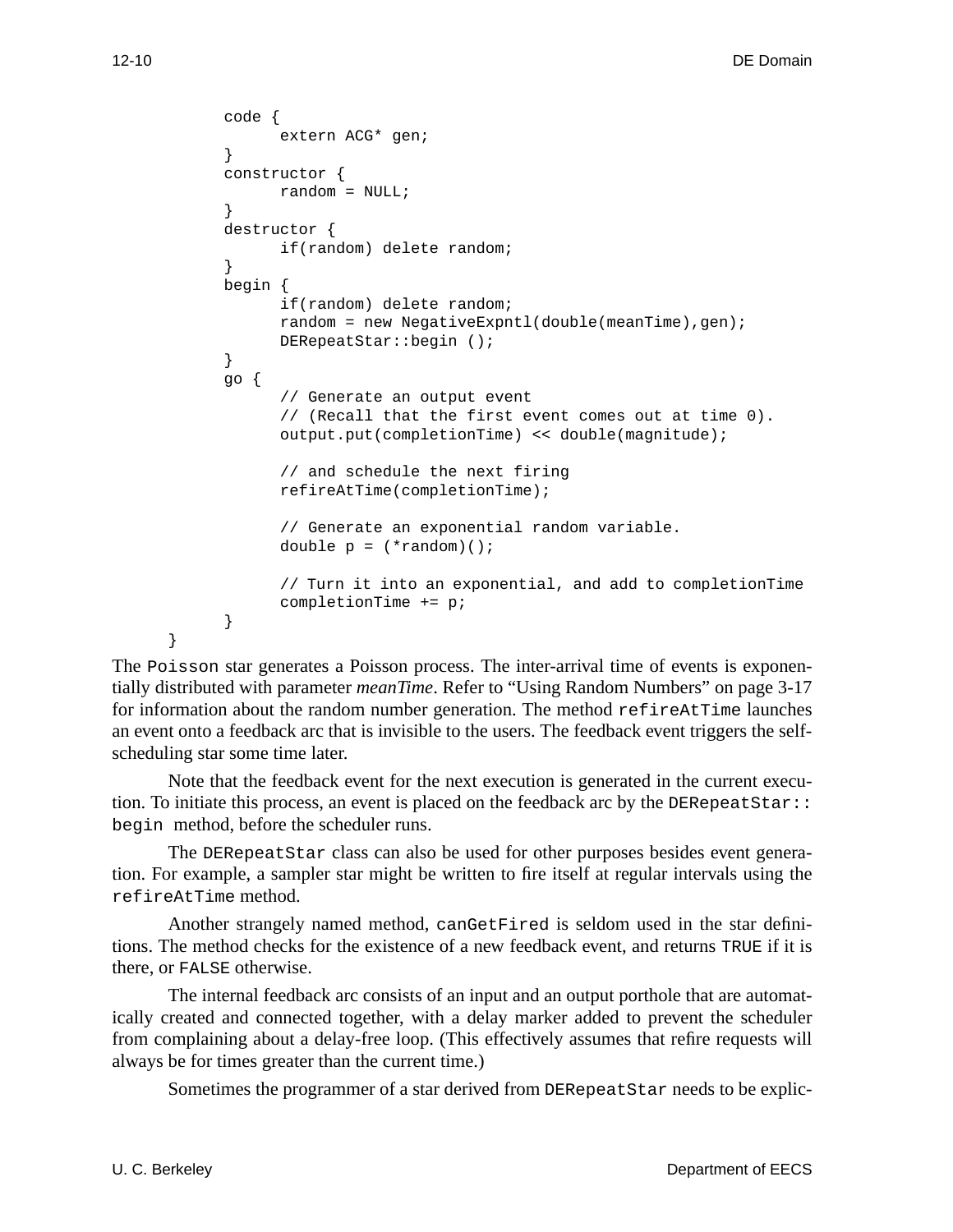itly aware of these portholes. In particular, they should be taken into account when considering whether a star is delay-type. Setting delayType in a DERepeatStar derivative asserts that not only do none of the star's visible input portholes trigger output events with zero delay, but refire events do not either. Frequently this is a false statement. It's usually safer to write triggers directives that indicate that specific input portholes cannot trigger zero-delay outputs. (Since the feedback portholes have a delay marker, it is never necessary to mention the feedback output porthole in triggers directives, even for an input porthole that gives rise to refireAtTime requests --- the scheduler is uninterested in zero-delay paths to the feedback output.)

The event passed across the feedback arc is an ordinary FLOAT particle, normally having value zero. Sometimes it can be useful to store extra information in the feedback event. Beginning in Ptolemy 0.7, the refireAtTime method accepts an optional second parameter that gives the numeric value to place in the feedback event. Fetching the value currently requires direct access to the feedback input port, for example

```
if (feedbackIn->dataNew) {
      double feedbackValue = double(feedbackIn->get());
      ...
```
A future version of DERepeatStar might provide some syntactic sugar to hide the details of this operation.

In Ptolemy versions prior to 0.7, DERepeatStar did not place a delay marker on the feedback arc, but instead used a hack involving special porthole priorities. This hack did not behave very well if the star also had ordinary input portholes. To work around it, writers of derived star types would sometimes set delayType or provide triggers directives. When updating such stars to 0.7, these statements should be examined critically --- they will often be found to be unnecessary, and perhaps even wrong.

# **12.3 Phase-Based Firing Mode**

The ordering of simultaneous events is the most challenging task of the DE scheduler. In general, simultaneous events are caused by insufficient time resolution, particularly when the time unit is integral. In our case, simultaneous events are primarily caused by functional stars that produce output events with the same time stamp as the input events. Since the time stamp is a double-precision floating-point number, we have very high time resolution.

As explained earlier, the DE scheduler fetches at most one event for each input porthole for each firing of a DE star. In the body of the star code, the programmer can consume the simultaneous events onto a certain input porthole by calling the getSimulEvent method for the porthole. This mode of operation is called *simple* mode, which is the default mode of operation.

Suppose we program a new DE star, called Counter. The Counter star has one clock input and one demand input. A clock event will increase the counter value by one, and the demand input will send the counter value to the output. If there are multiple simultaneous clock inputs and a simultaneous demand input, we should count all the clock inputs before consuming the demand input and producing an output. Thus, the programmer should call the getSimulEvent method for the clock input. However, the getSimulEvent method is expensive when there are many simultaneous events, since it gets only one simulta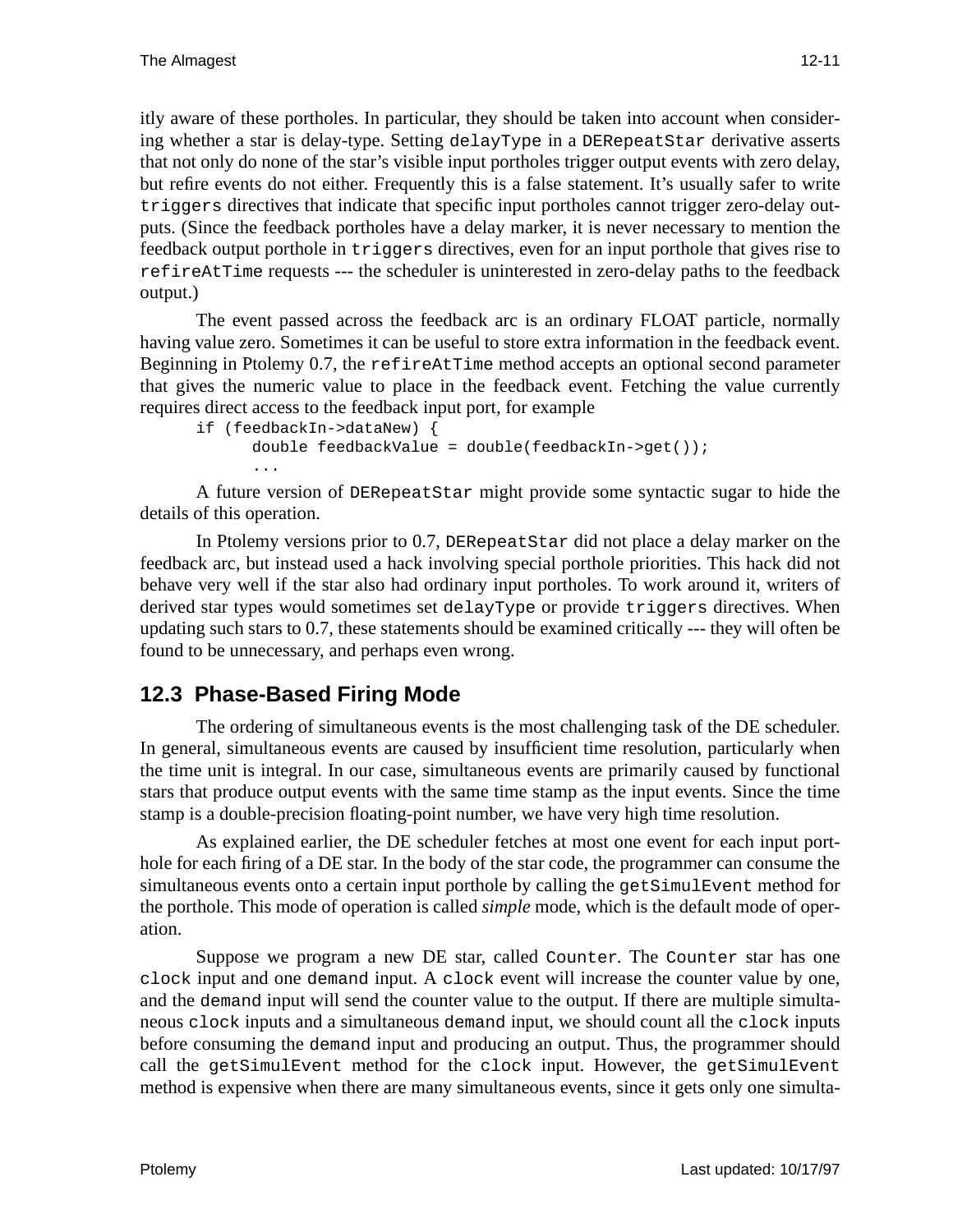neous event at a time. This runtime overhead is reduced in the *phase-based firing* mode.

In the *phase-based firing* mode, or simply the *phase* mode, before executing a star, the scheduler fetches all simultaneous events for the star. The fetched events are stored in the internal queue of each input porthole. The internal queue of inputs is created only if the star operates in phase mode. In phase mode, when a DE star fires, it consumes all simultaneous events currently available. It constructs a *phase*. Afterwards, other simultaneous events for the same star may be generated by a network of functional stars. Then, the star may be fired again with another set of simultaneous events, which forms another phase. We can set the operation mode of a star *phase* by calling method setMode(PHASE) in the constructor, as summarized in table 12-1 on page 12-5. The following example is written in the simple mode.

```
go {
      ...
      while (input.dataNew) {
            temp += int(input.get());
            input.getSimulEvent();
      }
      ...
}
```
If the star is re-written using the phase mode, it will look like:

```
constructor {
            setMode(PHASE);
      }
      go {
             ...
            while (input.dataNew) {
                 temp += int(input.get());
             }
             ...
      }
or,
      go {
             ...
             for (int i = input.numSimulEvents(); i > 0; i--) {
                   temp += int(input.get());
             }
             ...
      }
```
The get method in phase mode fetches events from the internal queue one at a time. After consuming all events from the queue (now the queue is empty), it resets the dataNew flag. If a star in phase mode does not access all simultaneous input events in a particular firing, the unaccessed events are discarded.

The method, numSimulEvent, returns the current queue size in phase mode. Recall that in simple mode, the method returns the number of simultaneous events in the global event queue, which is one less than the actual number of simultaneous events. This difference of one between two modes is necessary for coding efficiency.

There is still inherent non-determinism in the handling of simultaneous events in the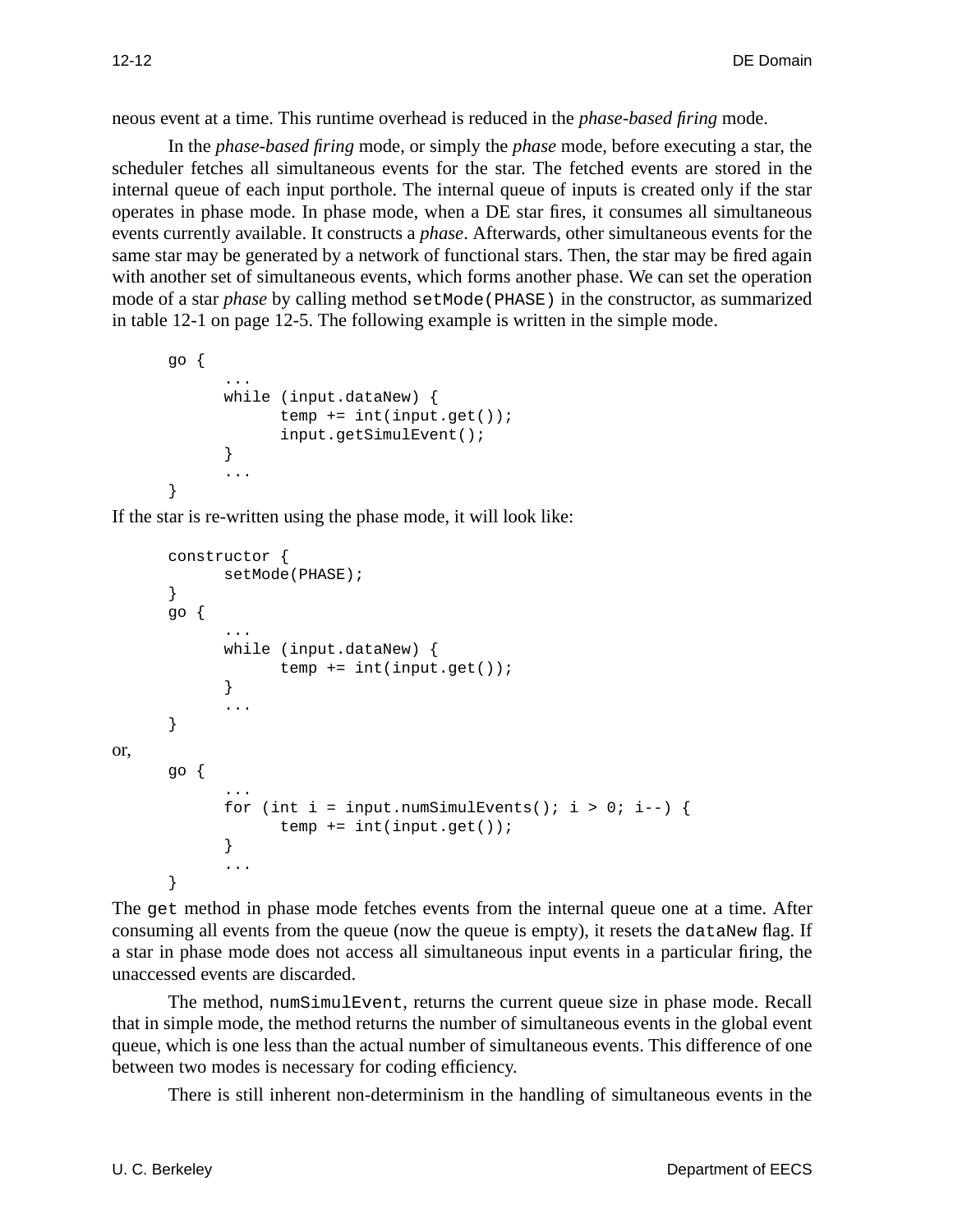DE domain. For example, suppose that the Switch star has more than one simultaneous control event. Which one is really the last one? Since the input is routed to either the true or false output depending on the last value of the control event, the decision is quite critical. We leave the responsibility of resolving such inherent non-determinism to the user.

# **12.4 Programming Examples**

This section presents different examples of programming in the discrete-event domain. There are no pre-defined stars that work with matrices in the discrete-event domain. We will give several examples of DE stars that work with matrices.

## **12.4.1 Identity Matrix Star**

This section develops a star in the DE domain that will create an identity matrix. Instead of creating a source star which must schedule itself, we will create a star that fires whenever it receives an new input value. For example, a clock or some other source can be attached to the star to set its firing pattern.

```
defstar {
      name { Identity_M }
      domain { DE }
      desc { Output a floating-point identity matrix.}
      author { Brian L. Evans }
      input {
            name { input }
            type { anytype }
      }
      output {
            name { output }
            type { FLOAT_MATRIX_ENV }
      }
      defstate {
            name { rowsCols }
            type { int }
            default \{ 2 \}desc {
Number of rows and columns of the output square matrix. }
      }
      ccinclude { "Matrix.h" }
      go {
            // Functional Star: pass timestamp without change
            completionTime = arrivalTime;
            // For messages, you must pass dynamically allocated data
            FloatMatrix& result =
                  *(new FloatMatrix(int(rowsCols),int(rowsCols)));
            // Set the contents of the matrix to an identity matrix
            result.identity();
            // Send the matrix result to the output port
            output.put(completionTime) << result;
            }
      }
```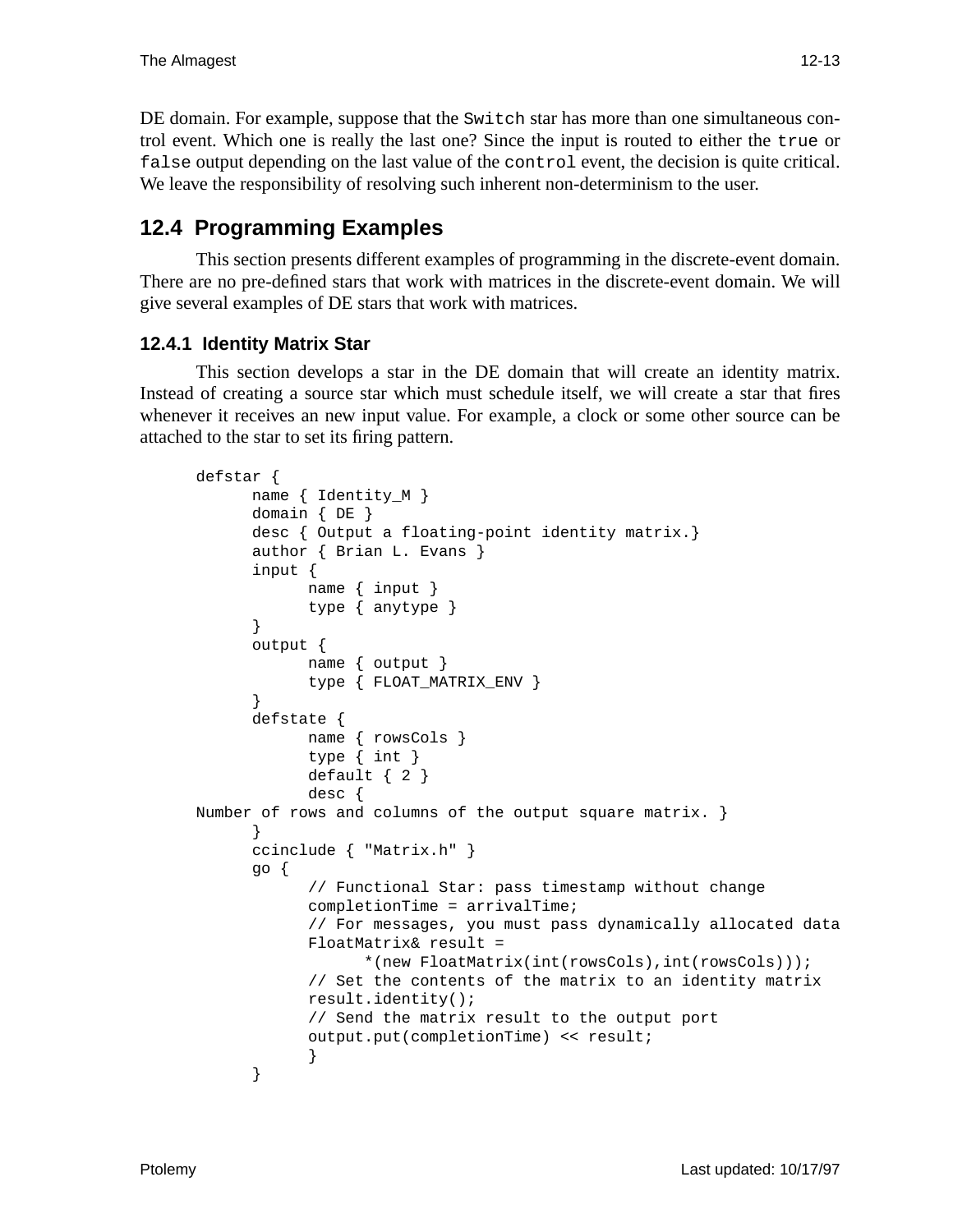This is a functional star because the time stamp on the input particle is not altered. The output is a matrix message. The matrix is a square matrix. In order for the matrix to remain defined after the go method finishes, the matrix result cannot be allocated from local memory. Instead, it must be allocated from global dynamic memory via the new operator. In the syntax for the new operator, the int cast in int(rowsCols) extracts the value from rowsCols which is an instance of the State data structure. The dynamic memory allocated for the matrix will be automatically deleted by the Message class. Then, the matrix is reset to be an identity matrix. Finally, the matrix is sent to the output port with the same time stamp as that of the input data. Note that the syntax to output data in the discrete-event domain differs from the syntax of the synchronous dataflow domain due to the time stamp. In the SDF domain, the output code would be

output%0 << result

#### **12.4.2 Matrix Transpose**

In the next example, we will compute the matrix transpose.

```
defstar {
      name { Transpose_M }
      domain { DE }
      desc { Transpose a floating-point matrix.}
      author { Brian L. Evans }
      input {
           name { input }
            type { FLOAT_MATRIX_ENV }
      }
      output {
            name { output }
            type { FLOAT MATRIX ENV }
      }
      ccinclude { "Matrix.h" }
      go {
            // Functional Star: pass timestamp without change
            completionTime = arrivalTime;
            // Extract the matrix on the input port
            Envelope Xpkt;
            input.get().getMessage(Xpkt);
            const FloatMatrix& Xmatrix =
                  *(const FloatMatrix *)Xpkt.myData();
            // Create a copy of the input matrix
            FloatMatrix& xtrans = *(new FloatMatrix(Xmatrix));
            // Transpose the matrix
            xtrans.transpose();
            // Send the matrix result to the output port
            output.put(completionTime) << xtrans;
      }
}
```
The key difference between creating an identity matrix and taking a matrix transpose in the DE domain is the conversion of the input data to a matrix. The input data comes in the